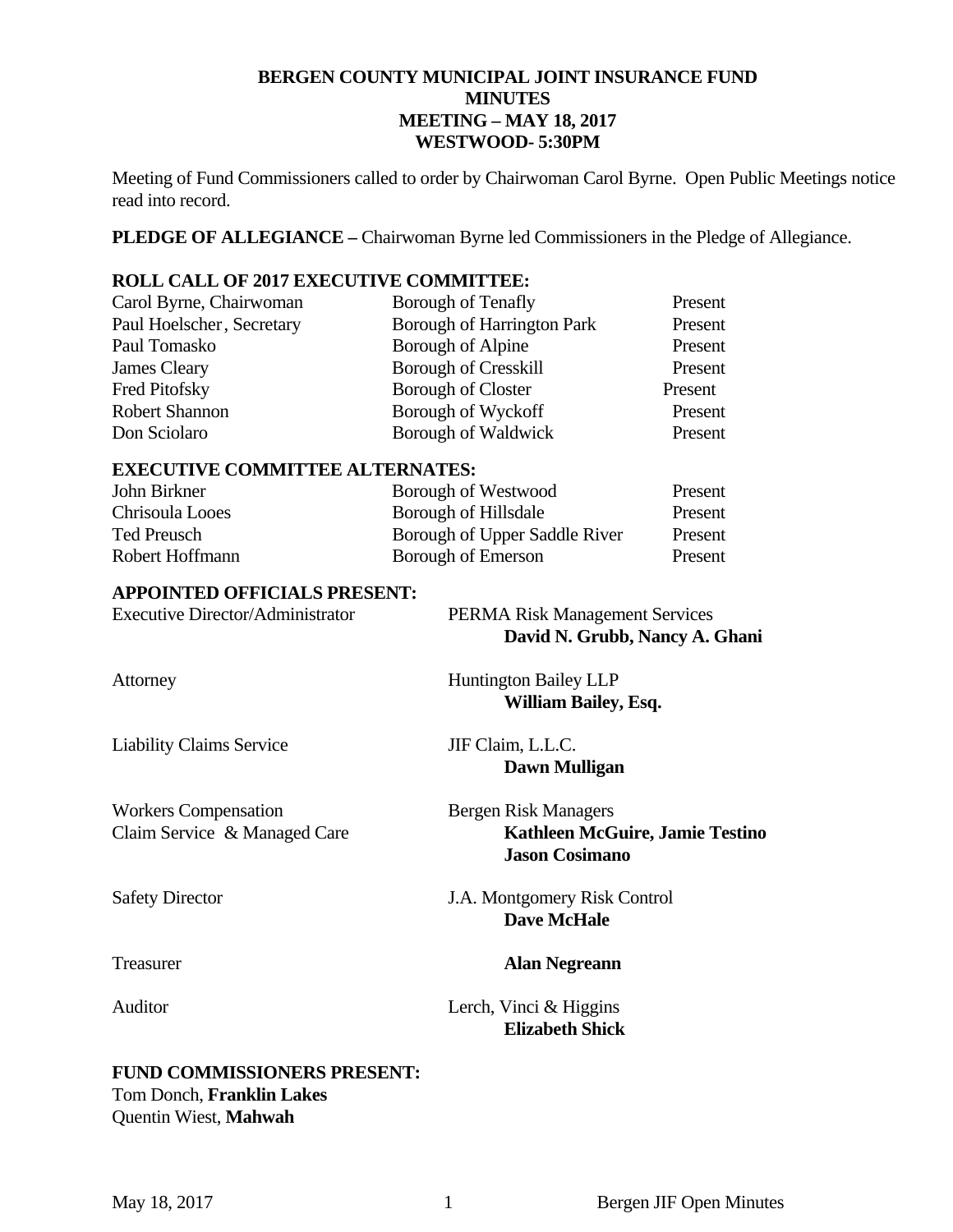**RISK MANAGEMENT CONSULTANTS PRESENT:**  Gerard Quinn, **Conklin and Kraft Agency**  Art Caughlan, **Nelson-Patterson Agency**  Ralph Spataro, **Johl & Company** Dominick Cinelli, **Brown & Brown** Ezio Altamura, **GJEM Otterstedt**  Frank Covelli, **P.I.A.**  Colleen Holdsworth, **Eifert French**  Dan Larsen, **Johl & Company**  Michael Boggio, **Chadler Solutions**  Debra Ginetto, **Burton Agency**  Stephen Puntasecca, **Heidt Agency** 

**MINUTES:** Open and Closed Minutes of April 20, 2017.

#### **MOTION TO APPROVE OPEN AND CLOSED MINUTES OF APRIL 20, 2017:**

| Moved:          | <b>Commissioner Pitofsky</b> |
|-----------------|------------------------------|
| Second:         | <b>Commissioner Sciolaro</b> |
| Roll Call Vote: | 11 Ayes $-0$ Nays            |

#### **CORRESPONDENCE:**

NONE

#### **RESOLUTION - EXECUTIVE SESSION FOR CERTAIN SPECIFIED PURPOSES PERSONNEL - SAFETY AND PROPERTY OF PUBLIC- LITIGATION**

**All Persons must vacate the room for this portion of the meeting unless they Fall into one of the following categories: Fund Commissioner Executive Committee Member Risk Manager Fund Professional All persons present must have a signed confidentiality on file. Blank Confidentiality statements are available from the Secretary.** 

#### **MOTION TO RE-OPEN:**

 Motion: Commissioner Pitofsky Second: Commissioner Sciolaro Vote: Unanimous

## **MOTION TO ACCEPT AND APPROVE THE PARS AS PRESENTED IN EXECUTIVE SESSION:**

| Motion:                | <b>Commissioner Hoffmann</b> |
|------------------------|------------------------------|
| Second:                | <b>Commissioner Pitofsky</b> |
| <b>Roll Call Vote:</b> | 11 Ayes - $0$ Nays           |

#### **COMMITTEE REPORTS:**

**SAFETY COMMITTEE: CAROL BYRNE, CHAIR:** Included in the agenda were the minutes from the April 11, 2017 meeting for information.

**AUDIT AND ACTUARY VALUATION REPORT AS OF DECEMBER 31, 2016:** The financial audit for the period ending December 31, 2016 was ready for review and approval and will be filed with the Departments of Insurance and Community Affairs by the June 30<sup>th</sup> deadline. Enclosed separately was a copy of the audit and the actuary's valuation as of 12/31/16.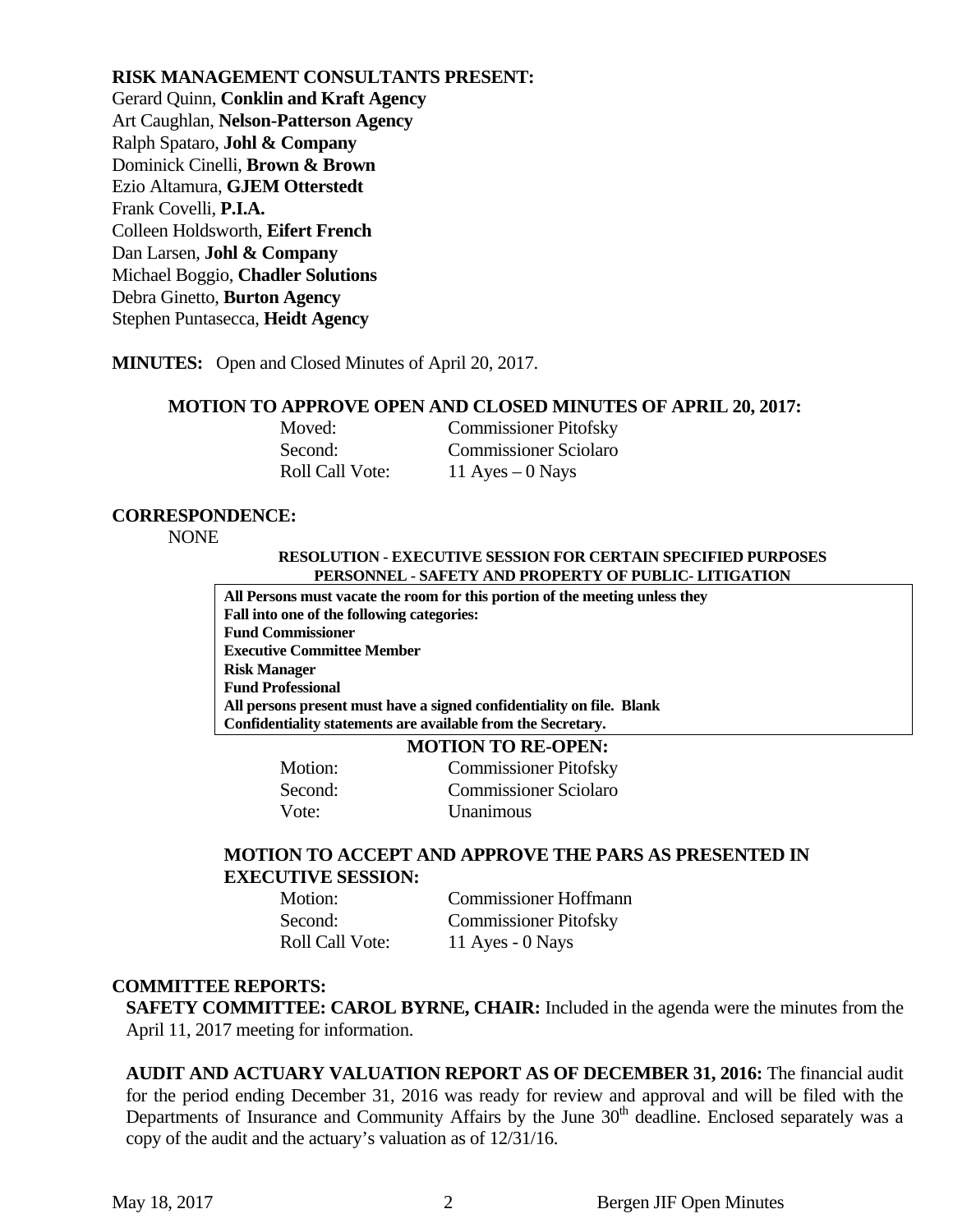Fund Auditor reviewed the Comparative Statements of Net Position (Exhibit A-1) and said as of 12/31/16 the fund had a total net position of \$4.2. Fund Auditor reviewed the Historical Operating Results (Exhibit C) and said both Fund Year 2014 and 2015 have deficits, but all other noted years are operating in a positive position. Commissioner Hoffmann noted that the net positon from 2015 to 2016 increased despite the deficits for Fund Years 2014 and 2015. Fund Treasurer referred to the Financial Fast Track as of March 31, 2017 in the agenda and noted the strong financial position of the fund.

## **MOTION TO APPROVE YEAR-END FINANCIALS, ADOPT RESOLUTION NO. 15-17 AND EXECUTE GROUP AFFIDAVIT INDICATING THAT THE FUND COMMISSIONERS HAVE READ THE GENERAL COMMENTS SECTION OF THE AUDIT REPORT:**

| Motion:                | <b>Commissioner Hoffmann</b> |
|------------------------|------------------------------|
| Second:                | <b>Commissioner Tomasko</b>  |
| <b>Roll Call Vote:</b> | 11 Ayes - $0$ Nays           |

## **EXECUTIVE DIRECTOR:**

**DUE DILIGENCE REPORTS:** Monthly reports submitted to the Executive Committee including monthly Financial Fast Track, Loss Ratio, Lost Time Accident Frequency, Investment Summary and Rate Comparison, Expected Loss Ratio by Town Report and the Claim Activity Report.

Executive Director reviewed the Financial Fast Track as of March 31, 2017 and said the fund's statutory surplus stands at \$3.6 million. In response to Commissioner Sciolaro, Executive Director said the *Discounted Value of Outstanding Reserves* exhibit in the Actuary's Analysis of Loss Reserves as of 12/31/16 refers to the present value, at selected interest rates, of the payment of outstanding losses and/or loss adjustment expenses of future settlement claims amounts. Executive Director said given the current low interest rates, the income earned by the fund is not significant noting that the MEL and the local JIFs have adopted resolutions in support of legislation to allow Joint Insurance Funds to expand their investment opportunities.

**NATIONAL FLOOD INSURANCE PROGRAM:** Executive Director said many municipalities in the MEL have properties in flood zones and therefore, it is critical that Congress acts to continue the National Flood Insurance Program. Executive Director said the MEL recommends that each JIF adopt the resolution included in the agenda and pass it onto members for their action as well.

> **MOTION TO ADOPT RESOLUTION 16-17 URGING REPRESENTATIVES FROM THE STATE OF NEW JERSEY TO SUPPORT THE LEGISLATIVE ACTION TO RE-AUTHORIZE AND EXTEND THE NATIONAL FLOOD INSURANCE PROGRAM (NFIP):**

| Motion:         | <b>Commissioner Pitofsky</b> |
|-----------------|------------------------------|
| Second:         | <b>Commissioner Sciolaro</b> |
| Roll Call Vote: | 11 Ayes - $0$ Nays           |

**MEL RISK MANAGEMENT CONSULTANT ACCREDITATION PROGRAM:** As previously reported, the MEL is instituting a program to recognize the MEL's numerous experienced RMCs and train new staff. Producers who complete this program may use the designation "MEL Accredited Risk Management Consultant". To achieve accreditation, a RMC must complete the four all day sessions that will be conducted over a six month period. Each session will be held twice – once in Jamesburg at the Forsgate County Club (Exit 8A) and once at the Conner Strong and Buckelew Headquarters facility in Marlton (Exit 4). The program is also eligible for producer continuing education credits. The fee is a nominal \$500 payable to the Municipal Excess Liability Joint Insurance Fund. Enclosed in the agenda was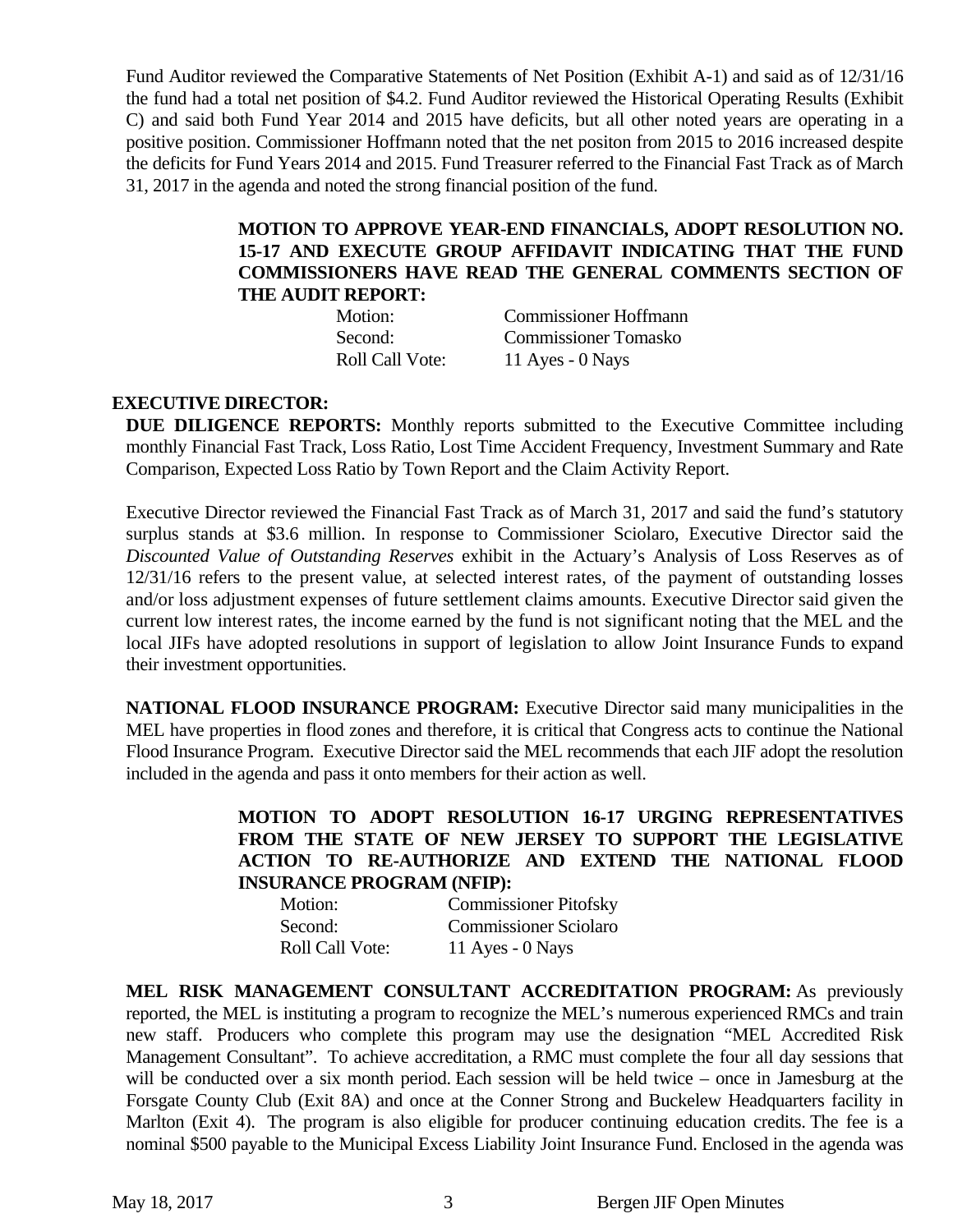the registration form and the agenda. Executive Director highlighted that that the September session in Marlton was changed to September  $19<sup>th</sup>$ .

**CYBER LIABILITY INSURANCE TWO-PART WEBINAR SERIES:** Executive Director said the JIF purchases its primary cyber liability coverage from XL Catlin. XL Catlin has put together a two-part insurance webinar series. Enclosed in the agenda was a copy of the announcement, including registration information, which is also being emailed to all Fund Commissioners and Risk Managers. Also enclosed was a claims procedure notice of what to do in the event of a cyber incident.

**SAFETY EXPO:** Executive Director said the MEL is working with the New Jersey Utility Authorities Joint Insurance Fund (NJUA) to conduct its Annual Safety Expo which includes MEL member town's water & sewer employees. The Safety Expos will be held on June  $23<sup>rd</sup>$  at the Middlesex County Fire Academy and September 29<sup>th</sup> at the Camden County Emergency Services Training Center. Expo registration will be through the MEL Safety Institute and is anticipated to be available mid-May; enclosed in the agenda was a save the date notice and registration materials will be distributed once complete.

**2017 COVERAGE DOCUMENTS:** Executive Director said the fund office will begin distributing the 2017 coverage documents to all Fund Commissioners and Risk Managers via email in the first weeks of May.

**2018 RENEWAL ONLINE UNDERWRITING DATABASE:** Executive Director said members and risk managers will receive an email when the database is set up to begin the 2018 underwriting renewal – which is expected to begin on or near June 1, 2017. The MEL awarded a contract to Origami for the online underwriting – but that system will not be functional until 2018. This year's renewal will still be conducted in the Exigis system.

**2017 FINANCIAL DISCLOSURES:** Commissioners are required to complete the online filing of Financial Disclosure forms as JIF Commissioner, as well as, any municipal related positions that require filing. While the Local Finance Board (LFB) has no statutory authority to extend the filing deadline, due to the delay in opening the 2017 FDS system for filers the LFB is expected to delay enforcement of the statutory deadline until May 30, 2017. As of 5/11/17, the fund office has followed up with the 12 Commissioners that have yet file.

**2017 RISK MANAGEMENT CONSULTANT AGREEMENTS:** Enclosed in the agenda was a listing by member town of the risk management consultant agreements received. Since all agreements have been received, the fund office will prepare the necessary filing with the Departments of Insurance and Community Affairs.

## Executive Director's Report Made Part of Minutes.

## **TREASURER:**

**REPORT:** The Treasurer Cash and investments as of April 30, 2017 were distributed for information. Fund Treasurer said he received all the  $2<sup>nd</sup>$  quarter assessments by the due date, the  $1<sup>st</sup>$  quarter sewer back up bills were distributed and he would be submitting a Corrective Action Plan with respect to the Financial Audit as of December 31, 2016.

## **Approving Payments Of May 2017 Vouchers Resolution 17-17**

| <b>TOTAL 2016</b> | 0.00         |
|-------------------|--------------|
| <b>TOTAL 2017</b> | 211,504.92   |
| <b>TOTAL</b>      | \$211,504.92 |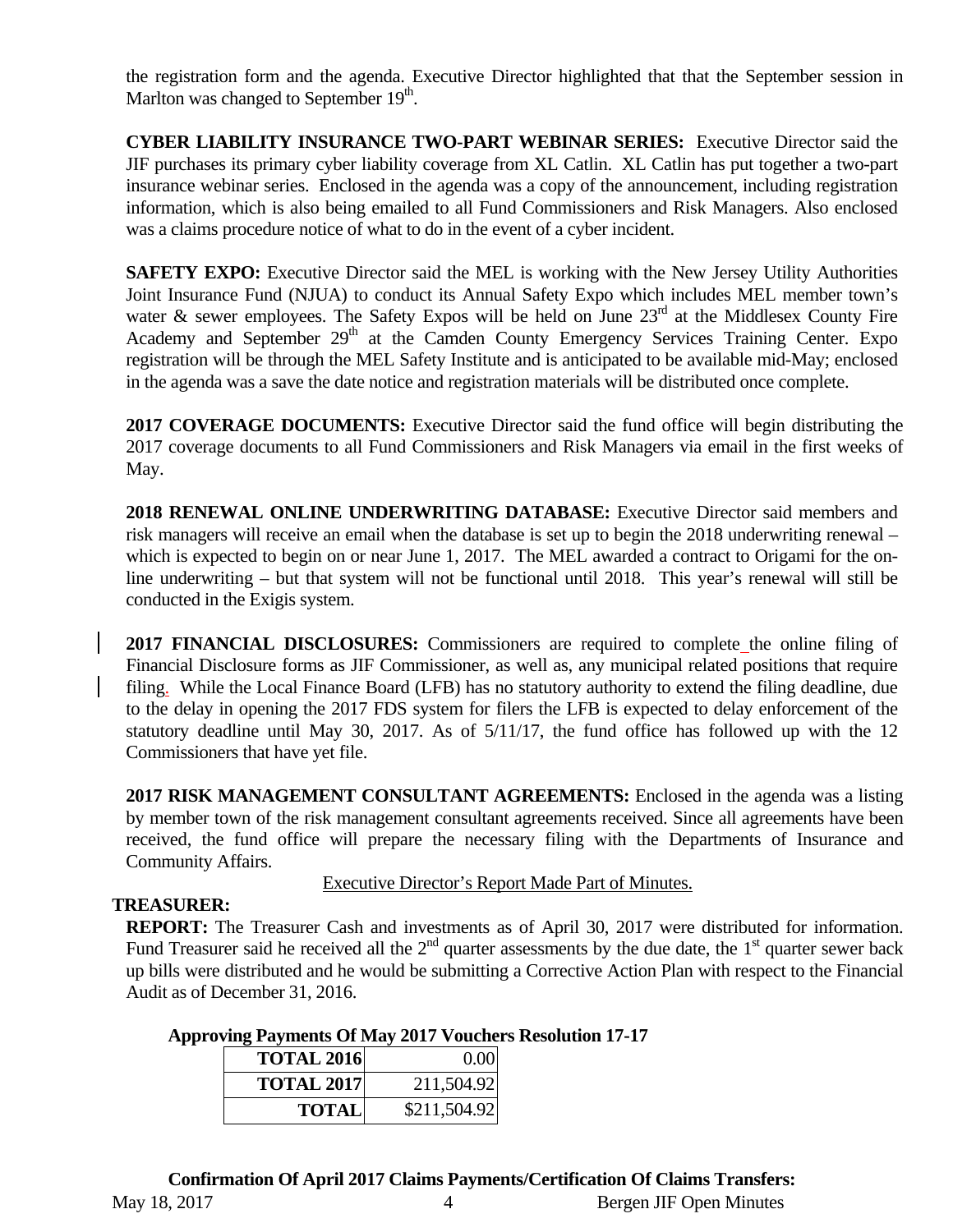| 2013         | 15,600.07    |
|--------------|--------------|
| 2014         | 116,449.75   |
| 2015         | 43,087.58    |
| 2016         | 73,919.22    |
| 2017         | 298,343.63   |
| <b>TOTAL</b> | \$547,400.25 |

## **MOTION TO APPROVE RESOLUTION 17-17 VOUCHER LIST FOR MAY 2017 AND APPROVE CERTIFICATION OF CLAIMS/CONFIRMATION OF CLAIM PAYMENTS FOR THE MONTH OF APRIL 2017:**

Motion: Commissioner Sciolaro Second: Commissioner Hoffmann Vote:  $11 \text{ Ayes} - 0 \text{ Nays}$ Treasurer's Reports Made Part of Minutes.

#### **FUND ATTORNEY**:

**REPORT:** Fund Attorney said there was nothing to report for the month.

## **UNDERWRITING MANAGER:**

**LIST OF CERTIFICATES ISSUED:** Included as part of the report was a List of Certificates issued for the period of 3/22/17 to 4/21/17.

Monthly Report Made Part of Minutes.

#### **SAFETY DIRECTOR:**

**REPORT:** Safety Director's report was included in the agenda for review. Report included April activities, upcoming MSI classes, Safety Director Bulletins on Comprehensive Playground Inspection Programs and the Benefit of Closed-Circuit Videoing of Lateral Sewer Lines, a flyer for online courses for camp counsellor training and registration information for the MEL Leadership Skills Training for New and Senior Supervisors.

Safety Director said retired Police Chief Keith Hummel will be joining J.A. Montgomery as a risk control consultant as a continued effort to strengthen training objectives noting that a majority of claims arise out of the police departments. Executive Director said Mr. Hummel will be available to all local JIFs with respect to police training. Commissioner Tomasko inquired if more claims come from the Department of Public Works (DPW) or the Police Department; in response Executive Director said DPW employees experience more work related injuries; however, police personnel account for both work related and employment practices claims.

#### Monthly Activity Report Made Part of Minutes.

#### **MANAGED CARE:**

**REPORT:** Managed Care Provider reviewed the April report, which was included in the agenda. The report indicated a saving of 55% for the month and 61% since inception.

Monthly Activity Report Part of Minutes.

## **CLAIMS:**

**REPORT:** Included in the agenda was a report of new case law pertaining to public entities. Monthly Activity Report Part of Minutes.

#### **OLD BUSINESS:**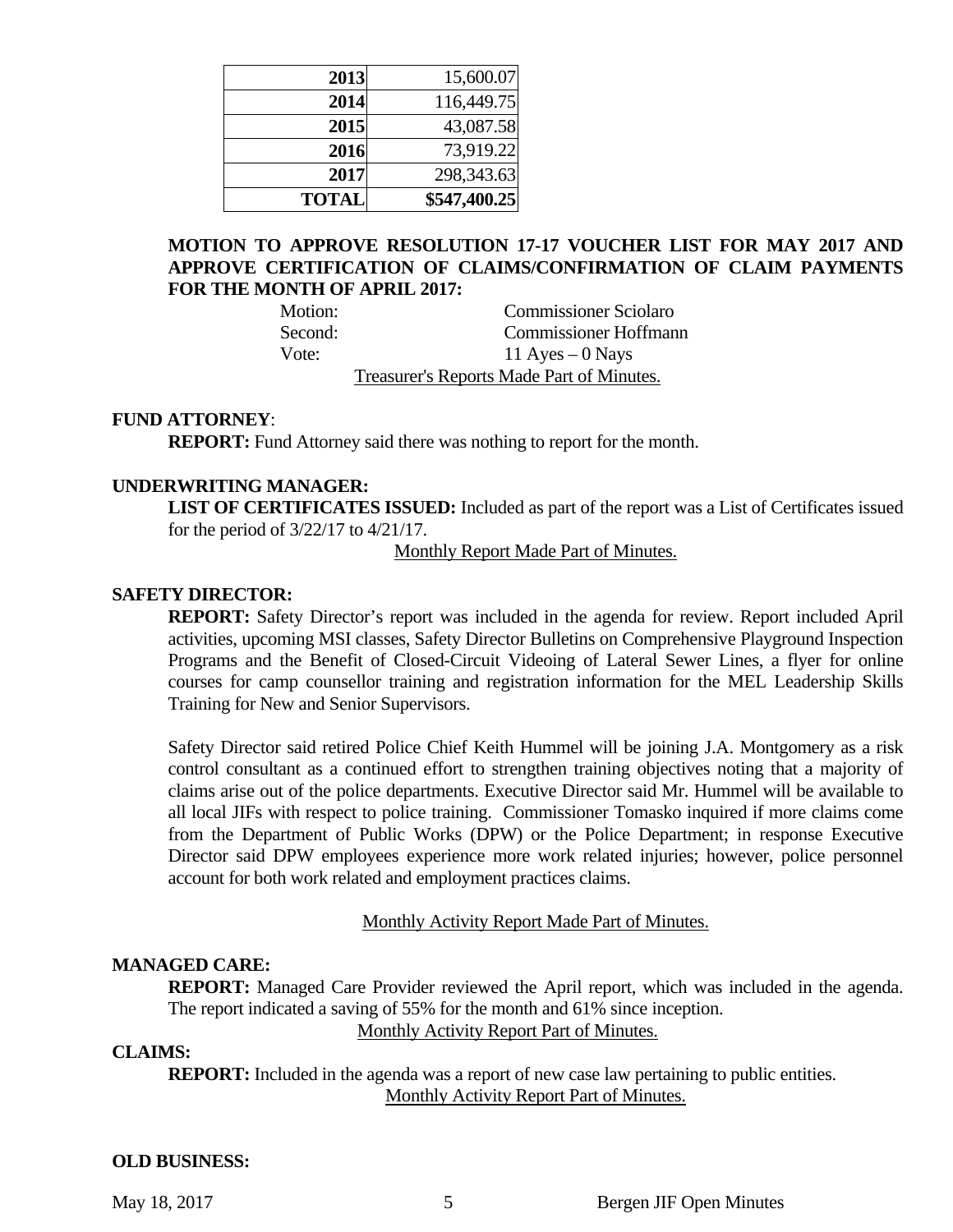NONE

## **NEW BUSINESS:**

**NEW JERSEY LEAGUE OF MUNICIPALITIES MAGAZINE:** Commissioner Tomasko said the May issue of the New Jersey League of Municipalities magazine included an article on the MEL's 30<sup>th</sup> Anniversary. Commissioner Tomasko said it is a privilege to have an association to the MEL and complimented the efforts of those that have been around since its inception.

## **PUBLIC COMMENT:**

**ASBURY PARK PRESS**: Mr. Altamura said the Asbury Park Press has submitted an Open Public Records Act (OPRA) requests to many JIF members regarding information on settlement agreements and requested clarification on how the fund office is processing these requests.

Executive Director said there is an appellate court decision that states if an OPRA request is submitted to a municipality for information that is in the possession of a Joint Insurance Fund (JIF) then the municipality does not have to provide it and the requestor should submit the request to the JIF. Executive Director said under this decision, there may be a standing for the newspaper to request any claims not self-insured by the JIF from the municipality; both instances are being reviewed with respect to this OPRA request. Executive Director said the Brad Stokes of PERMA and Fred Semrau, MEL Fund Attorney have been working with the Asbury Park Press regarding this OPRA requests on behalf of members that have received it.

**CAROL BYRNE RETIREMENT**: Chairwoman Byrne publicly thanked the Fund Commissioners, Fund Professionals and Risk Management Consultants during her tenure as Tenafly's Fund Commissioner over the past 29 years. Chairwoman Byrne said she would be retiring in June with a move to upstate New York.

#### **MOTION TO ADJOURN:**

 Motioned: Commissioner Tomasko Second: Commissioner Pitofsky Vote: Unanimous

**MEETING ADJOURNED: 6:09PM** 

Nancy A. Ghani, Assisting Secretary For

**PAUL HOELSCHER, SECRETARY**  Date Prepared: June 6, 2017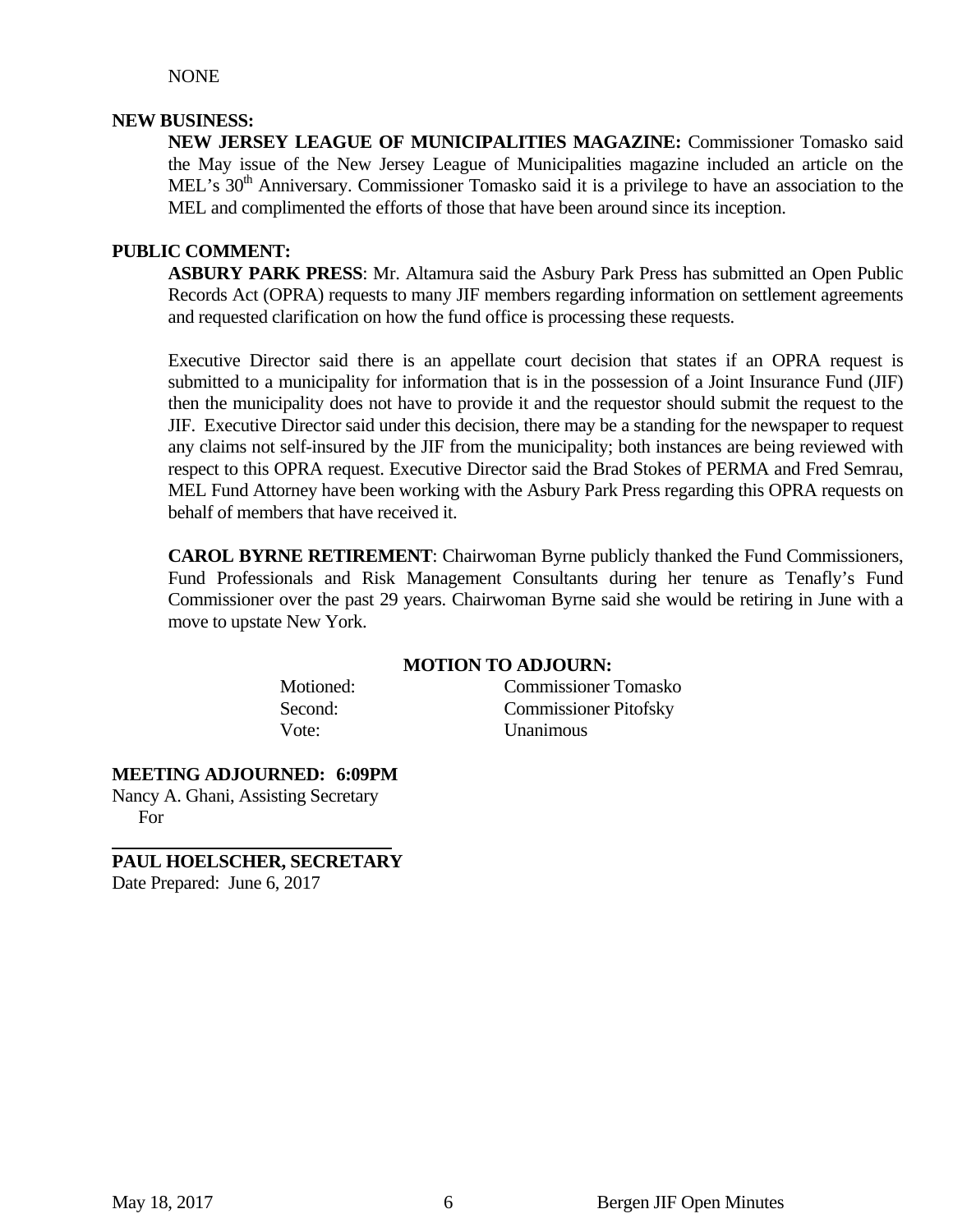## **Resolution No 15-17**

## **Resolution of Certification Annual Audit Report for Period Ending December 31, 2016**

 **WHEREAS**, N.J.S.A. 40A:5-4 requires the governing body of every local unit to have made an annual audit of its books, accounts and financial transactions, and

 **WHEREAS,** the Annual Report of Audit for the year 2016 has been filed by the appointed Fund Auditor with the Secretary of the Fund as per the requirements of N.J.S.A. 40A:5-6 and N.J.S.A. 40A:10-36, and a copy has been received by each member of the BOARD OF FUND COMMISSIONERS, and

 **WHEREAS,** the Local Finance Board of the State of New Jersey is authorized to prescribe reports pertaining to the local fiscal affairs, as per R.S. 52:27BB-34, and

 **WHEREAS,** the Local Finance Board has promulgated a regulation requiring that the BOARD OF FUND COMMISSIONERS of the Fund shall, by resolution, certify to the Local Finance Board of the State of New Jersey that all members of the BOARD OF FUND COMMISSIONERS have reviewed, as a minimum, the sections of the annual audit entitled:

 General Comments and Recommendations

and

 **WHEREAS,** the members of the BOARD OF FUND COMMISSIONERS have personally reviewed, as a minimum, the Annual Report of Audit, and specifically the sections of the Annual Audit entitled:

 General Comments and Recommendations

as evidenced by the group affidavit form of the BOARD OF FUND COMMISSIONERS.

 **WHEREAS,** such resolution of certification shall be adopted by the BOARD OF FUND COMMISSIONERS no later than forty-five days after the receipt of the annual audit, as per the regulations of the Local Finance Board, and

 **WHEREAS,** all members of the BOARD OF FUND COMMISSIONERS have received and have familiarized themselves with, at least, the minimum requirements of the Local Finance Board of the State of New Jersey, as stated aforesaid and have subscribed to the affidavit, as provided by the Local Finance Board, and

 **WHEREAS,** failure to comply with the promulgations of the Local Finance Board of the State of New Jersey may subject the members of the BOARD OF FUND COMMISSIONERS to the penalty provisions of R.S. 52:27BB-52 - to wit: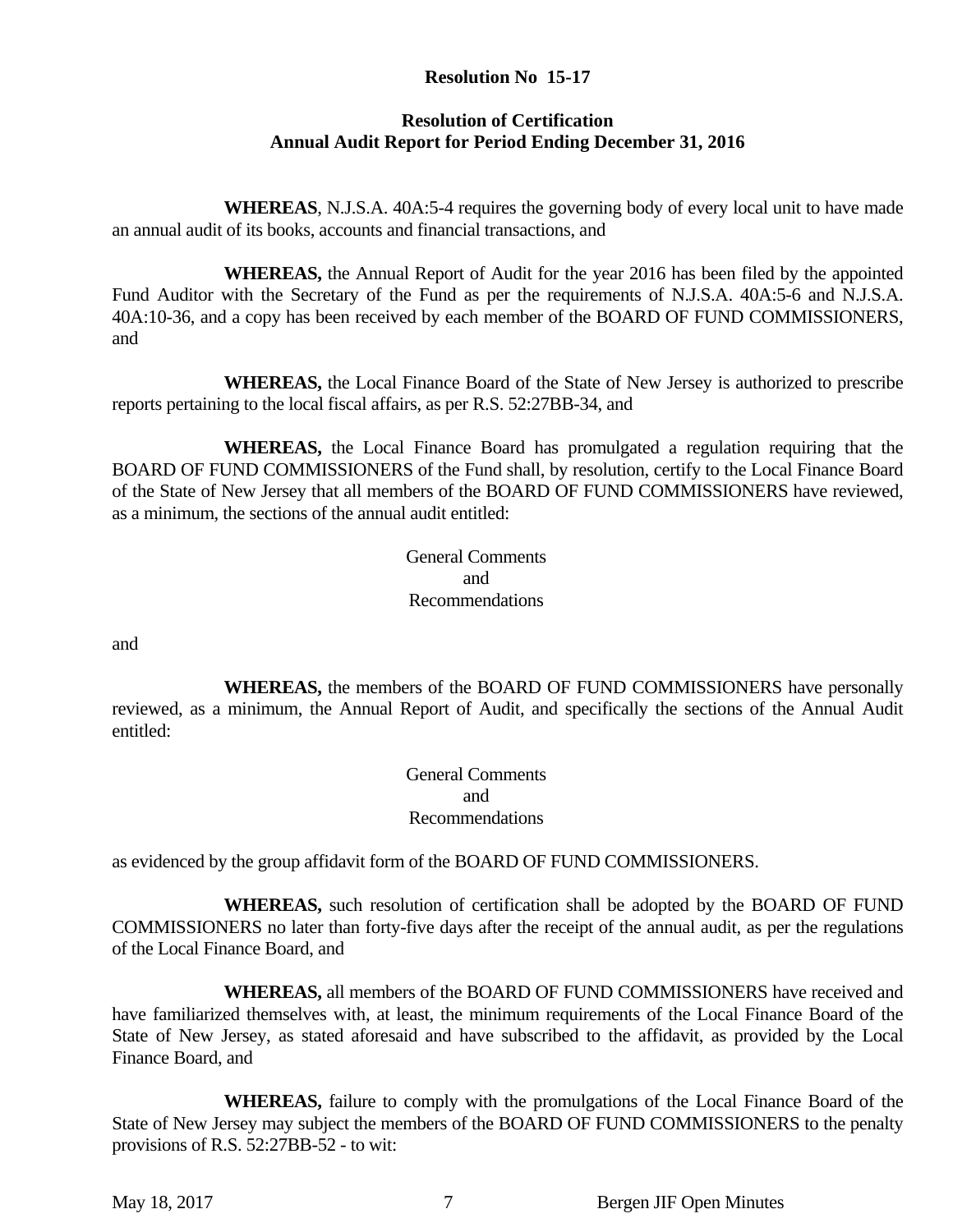R.S. 52:27BB-52 - "A local officer or member of a local governing body who, after a date fixed for compliance, fails or refuses to obey an order of the director (Director of Local Government Services), under the provisions of this Article, shall be guilty of a misdemeanor and, upon conviction, may be fined not more than one thousand dollars (\$1,000.00) or imprisoned for not more than one year, or both, in addition shall forfeit his office."

 **NOW, THEREFORE, BE IT RESOLVED,** that the BOARD OF FUND COMMISSIONERS of the Bergen County Municipal Joint Insurance Fund, hereby states that it has complied with the promulgation of the Local Finance Board of the State of New Jersey, dated July 30, 1968, and does hereby submit a certified copy of this resolution and the required affidavit to said Board to show evidence of said compliance.

## I HEREBY CERTIFY THAT THIS IS A TRUE COPY OF THE

RESOLUTION PASSED AT THE MEETING HELD ON MAY 18, 2017.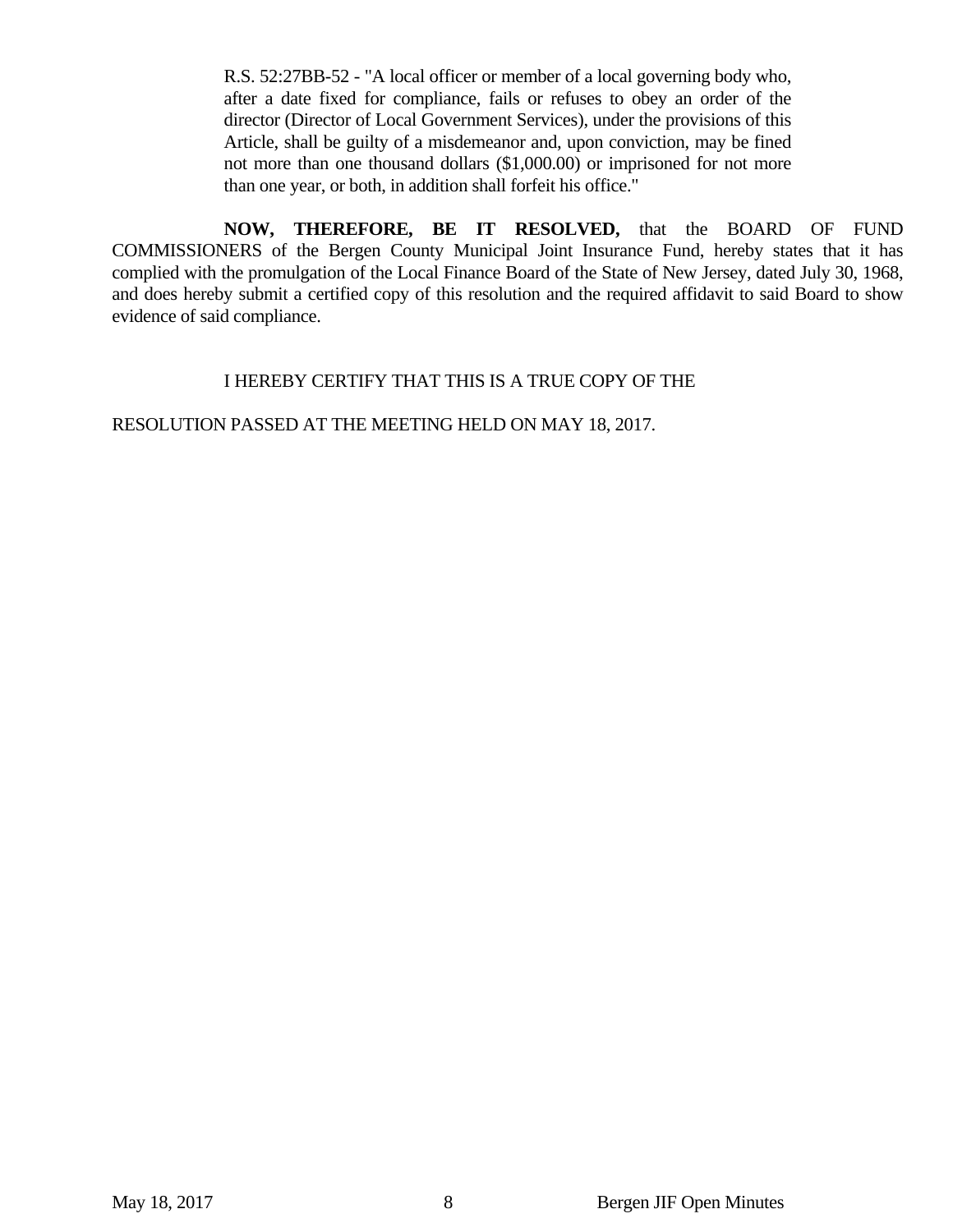#### **RESOLUTION NO**: **16-17**

## **BERGEN COUNTY MUNICIPAL JOINT INSURANCE FUND**

#### **RESOLUTION TO URGE REPRESENTATIVES FROM THE STATE OF NEW JERSEY TO**

## **SUPPORT THE LEGISLATIVE ACTION TO RE-AUTHORIZE AND EXTEND THE NATIONAL FLOOD INSURANCE PROGRAM ("NFIP"**)

**WHEREAS**, floods are the most common and most destructive natural disasters in the United States; and

**WHEREAS**, the National Flood Insurance Act authorizes a National Flood Insurance Program ("NFIP"); and

WHEREAS, the NFIP is a Federal program created by Congress to mitigate future flood losses nationwide and to provide access to affordable, federally backed flood insurance protection for property owners; and

**WHEREAS**, the NFIP is designed to provide an insurance alternative to disaster assistance to meet the escalating costs of repairing damage to buildings and their contents caused by floods; and

**WHEREAS**, New Jersey is fourth in the nation in the number of NFIP policies enforced and third in total value of claims paid; and

**WHEREAS,** five hundred and fifty-two communities in New Jersey participate as members of the NFIP which amounts to over 230,000 policies throughout the State of New Jersey; and

**WHEREAS**, the NFIP maintains a significant role in providing financial protection against flood events to New Jersey residents; and

**WHEREAS**, the NFIP is set to expire on September 30, 2017; and

**WHEREAS**, the expiration of this program could cause catastrophic loss of insurance coverage against flooding which is the number one cause of loss of property throughout the United States; and

**WHEREAS**, in the event the program were to expire, the consequences in the form of disruption of coverage and the potential financial burdens to residents throughout the State of New Jersey will be of great economic significance; and

**WHEREAS**, the purpose of this Resolution is to urge the area Federal Representatives to support the extension of the NFIP which promotes the public health, safety and general welfare and minimizes public and private losses due to flooding events in the State of New Jersey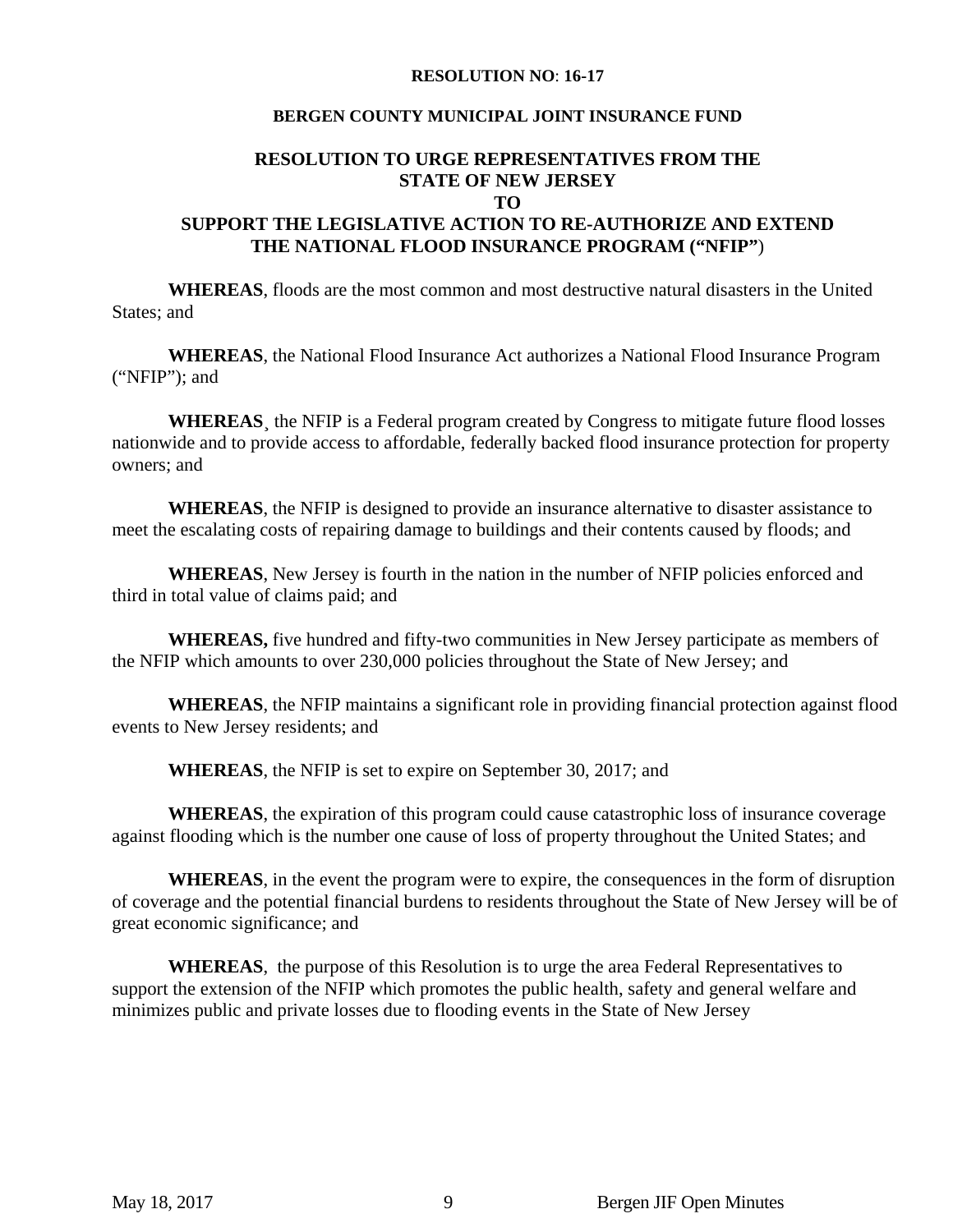**NOW, THEREFORE, BE IT RESOLVED**, that the Bergen County Municipal Joint Insurance Fund (hereinafter the "FUND") hereby urges its area Federal Legislators and Representatives to take any and all necessary action to insure that the National Flood Insurance Program is extended beyond the September 30, 2017 expiration date.

**BE IT FURTHER RESOLVED**, that a copy of this Resolution shall be forwarded to area Federal Legislators and Representatives.

**BE IT FURTHER RESOLVED**, that a copy of this resolution shall be forwarded to members of the FUND urging them to adopt it as well.

## **BERGEN COUNTY MUNICIPAL JOINT INSURANCE FUND**

Adopted this day by the Governing Body: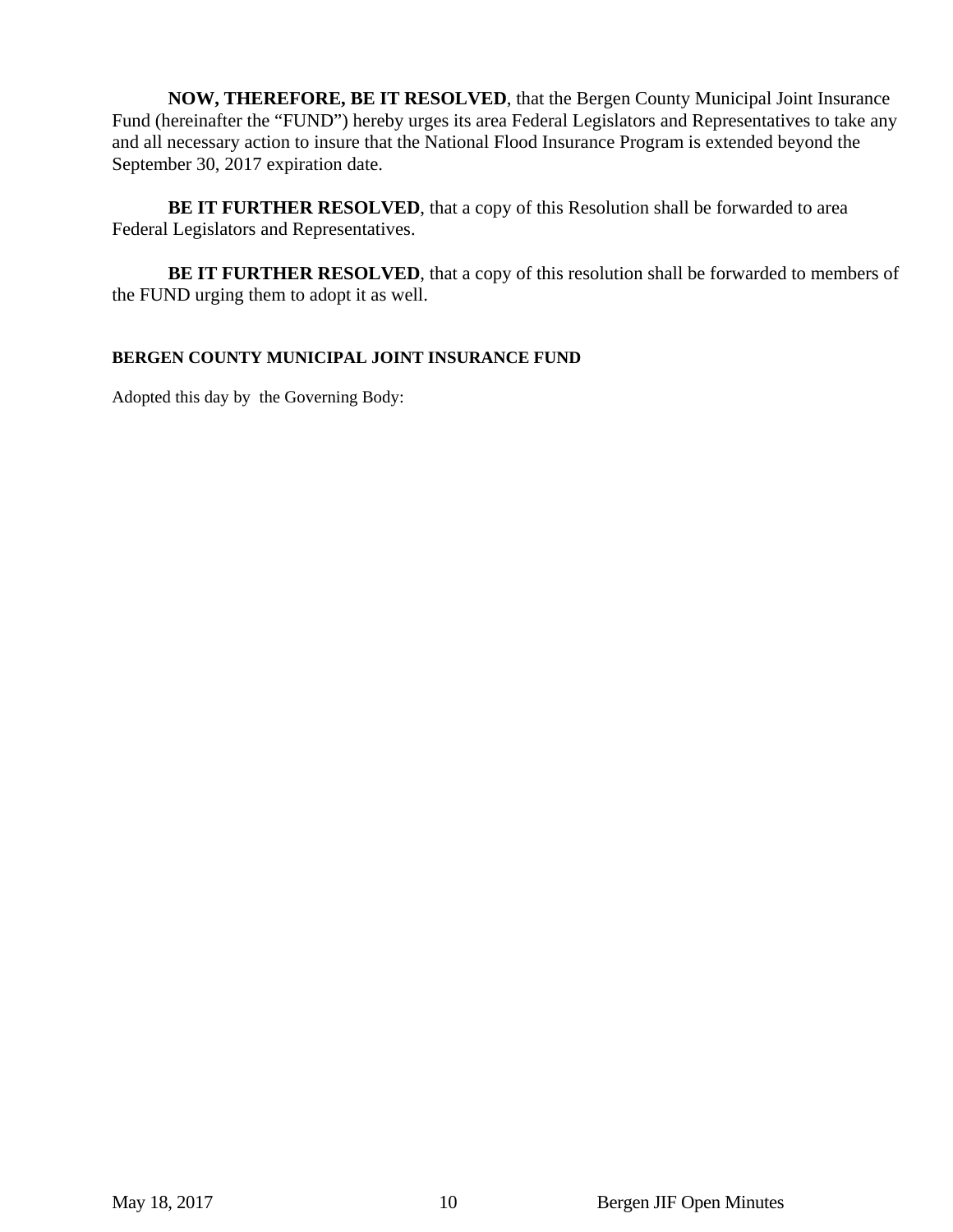# **BERGEN COUNTY MUNICIPAL JOINT INSURANCE FUND BILLS LIST**

#### **Resolution No. 17-17 MAY 2017**

 **WHEREAS,** the Treasurer has certified that funding is available to pay the following bills:

**BE IT RESOLVED** that the Bergen County Municipal Joint Insurance Fund's Executive Board, hereby authorizes the Fund treasurer to issue warrants in payment of the following claims; and

**FURTHER**, that this authorization shall be made a permanent part of the records of the Fund.

| <b>FUND YEAR 2016</b><br><b>Check Number</b> | Vendor Name                         | Comment                                        | <b>Invoice Amount</b> |
|----------------------------------------------|-------------------------------------|------------------------------------------------|-----------------------|
| 001241<br>001241                             | OAKLAND BOROUGH POLICE DEOT.        | <b>VOIDED</b>                                  | 400.00-               |
|                                              |                                     |                                                | 400.00-               |
| 001377<br>001377                             | OAKLAND BOROUGH                     | 2016 TRAINING REIMBURSEMENT                    | 400.00                |
|                                              |                                     |                                                | 400.00                |
|                                              |                                     | Total Payments FY 2016<br>$-0-$                |                       |
| <b>FUND YEAR 2017</b>                        |                                     |                                                |                       |
| <b>Check Number</b>                          | Vendor Name                         | Comment                                        | <b>Invoice Amount</b> |
| 001378                                       |                                     |                                                |                       |
| 001378                                       | BERGEN RISK MANAGERS, INC.          | <b>COST CONTAINMENT SERVICES - 0517</b>        | 35,225.26             |
|                                              |                                     |                                                | 35,225.26             |
| 001379                                       |                                     |                                                |                       |
| 001379                                       | APEX INS SRVSc/o BEAZLEY            | TECH ERRORS & OMISSIONS 2OF2 INSTALL           | 8,465.00<br>8,465.00  |
| 001380                                       |                                     |                                                |                       |
| 001380                                       | BERGEN RISK MANAGERS, INC.          | TPA FEE 05/2017                                | 28,614.63             |
| 001380                                       | BERGEN RISK MANAGERS, INC.          | CLAIMS -FROI REPORTS - 05/2017                 | 1,445.91              |
|                                              |                                     |                                                | 30,060.54             |
| 001381                                       |                                     |                                                |                       |
| 001381                                       | JIF CLAIMS, L.L.C.                  | LIABILITY CLIAMS ADMIN - 05/2017               | 30,497.92             |
| 001382                                       |                                     |                                                | 30,497.92             |
| 001382                                       | <b>J.A. MONTGOMERY RISK CONTROL</b> | <b>LOSS CONTROL SERVICES - 05/2017</b>         | 14,824.19             |
| 001382                                       | J.A. MONTGOMERY RISK CONTROL        | 2017 AWARDS BREAKFAST - 5/3/2017               | 1,099.92              |
|                                              |                                     |                                                | 15,924.11             |
| 001383                                       |                                     |                                                |                       |
| 001383                                       | PERMA RISK MANAGEMENT SERVICES      | POSTAGE FEE 04/2017                            | 39.22                 |
| 001383                                       | PERMA RISK MANAGEMENT SERVICES      | <b>EXECUTIVE DIRECTOR FEE 05/2017</b>          | 28,243.33             |
|                                              |                                     |                                                | 28,282.55             |
| 001384                                       |                                     |                                                |                       |
| 001384                                       | THE ACTUARIAL ADVANTAGE             | <b>ACTUARIAL CONSULTING SERVICES - 05/2017</b> | 4,317.00<br>4,317.00  |
| 001385                                       |                                     |                                                |                       |
| 001385                                       | HUNTINGTON BAILEY, L.L.P.           | <b>ATTORNEY FEE 05/2017</b>                    | 5,164.06              |
|                                              |                                     |                                                | 5,164.06              |